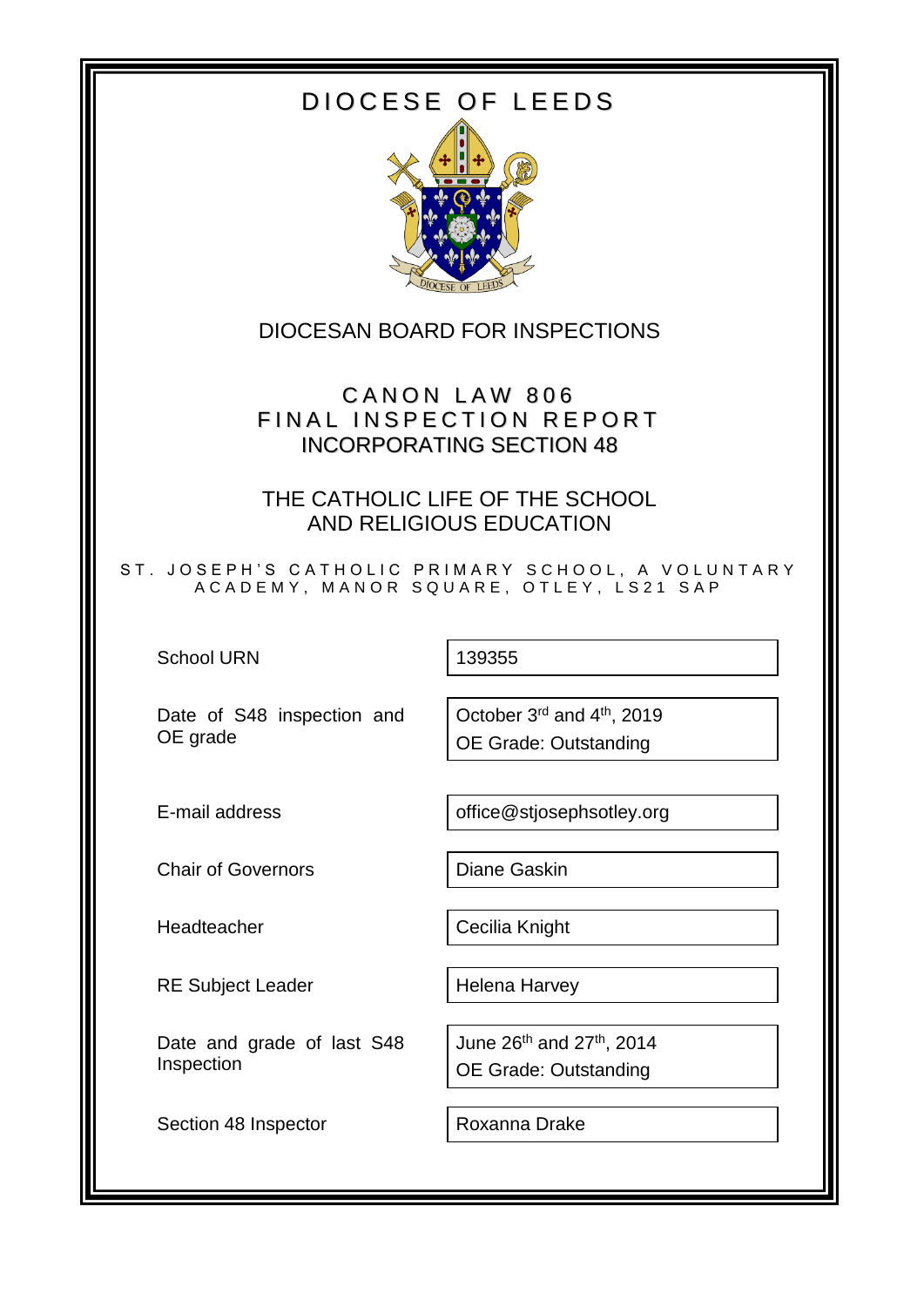# **INSPECTION JUDGEMENTS**

**Inspection Grades: 1 is Outstanding, 2 is Good, 3 Requires improvement in order to be good, 4 is Inadequate**

**OVERALL EFFECTIVENESS:** how effective is the school in providing Catholic Education.

*The above judgement on overall effectiveness is based on all the available evidence following the evaluation of:*

#### **CATHOLIC LIFE 1**

#### **RELIGIOUS EDUCATION 1**

#### **COLLECTIVE WORSHIP 1**

#### **Summary of key findings:**

#### **This is an Outstanding Catholic Primary School**

- The school's Mission Statement, '*As a family with God in our hearts, we love, laugh and learn'* is lived out in the daily life of the school.
- School leaders and governors regard the promotion of the Catholic Life of the school as their leading responsibility.
- The quality of provision for the Catholic Life of the school is outstanding. All areas of the school reflect the Catholic mission it projects to all members of its community and visitors.
- The extent to which pupils contribute to and benefit from the Catholic Life of St Joseph's school is outstanding. Almost all pupils appreciate, value and actively participate in the Catholic Life and mission of the school.
- The governing body is highly ambitious for the Catholic Life of the school and lead by example. They are ardent about sharing their faith, and so make a significant contribution to the Catholic Life. They are passionate to share their regard for the school with others.
- All teachers have excellent Religious Education (RE) subject knowledge and are confident in teaching and sharing their faith. All teaching observed employed creative approaches and the acquisition of the skills required in RE.
- All teaching of RE is outstanding or good with outstanding elements. No inadequate RE teaching was observed.
- Pupils' engagement, response to and participation in the school's acts of Collective Worship is outstanding. Acts of Collective Worship engage all pupils' interest and inspire in them deep thought.
- Pupils have a deep sense of respect for those of other faiths and cultures.
- Key issues raised in the last Section 48 inspection have been acted upon.
- The governing body has ensured that all canonical and statutory duties are fulfilled.

**1**

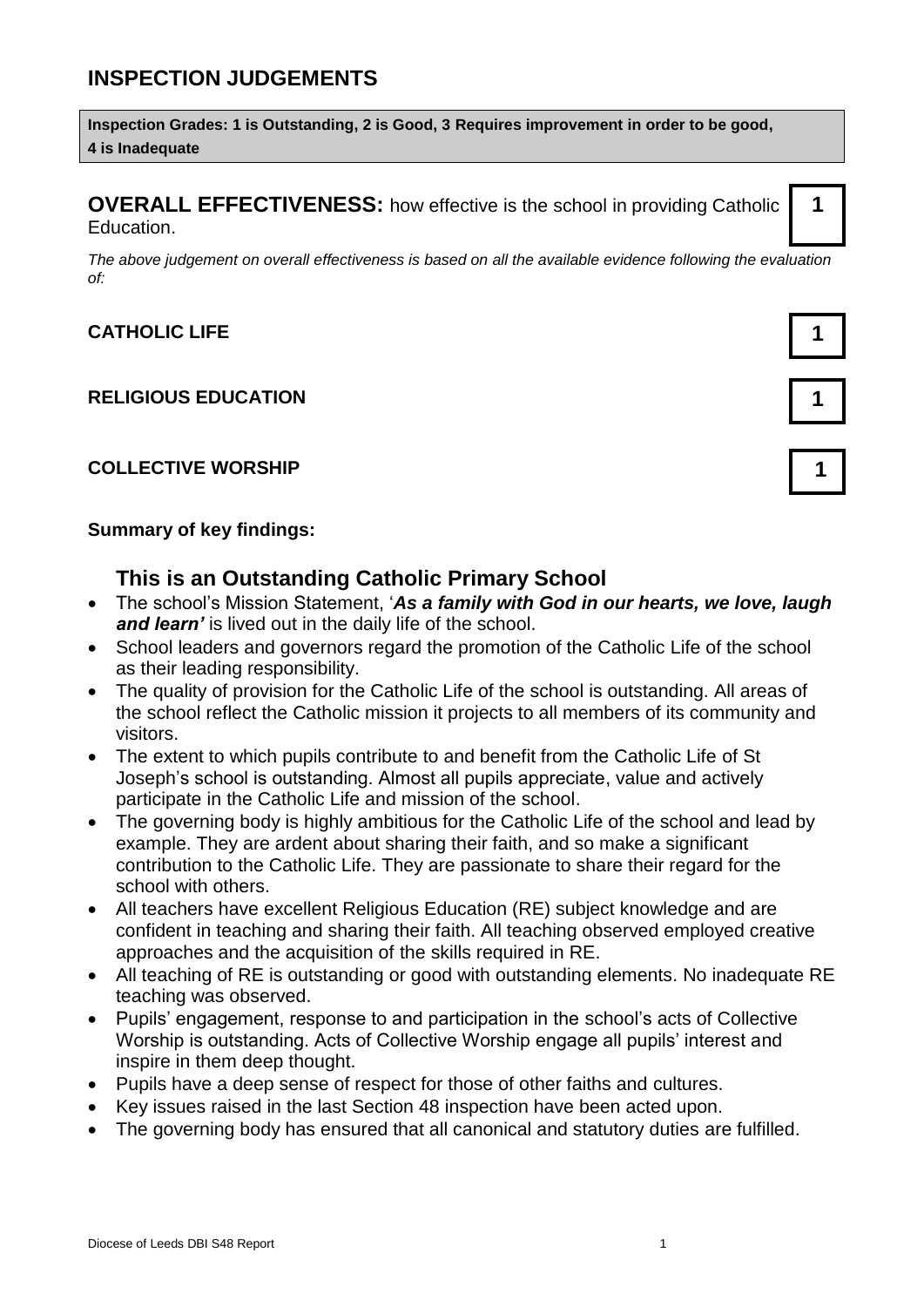#### **What the school needs to do to improve further.**

**•** Develop the monitoring and evaluation of Catholic Life and acts of Collective Worship by providing regular opportunities to collect informed written comments from all members of the school community.

**•**Enable opportunities for pupils to respond to marking and feedback more consistently across the school ensuring that they understand what they can do to make further improvement.

**•**Enable older pupils in the school to lead acts of Collective Worship for younger pupils, with an emphasis on using scripture in a more creative way.

#### **Information about this inspection**

The Inspection of St. Joseph's Catholic Primary School, Otley was carried out under the requirements of the Education Act 2005, and in accordance with the Leeds Diocesan Framework and Schedule for Section 48 Inspections approved by the Bishop of Leeds. The inspection reviews and evaluates how effective the school is in providing Catholic education. This process begins with the school's own self-evaluation and the inspection schedule follows the criteria set by the National Board of Religious Inspectors and Advisers (NBRIA 2017).

The inspector reviewed in detail the following aspects:

- The extent to which key issues identified for action in the school's previous Section 48 inspection have been addressed.
- The extent to which children contribute to and benefit from the Catholic Life of the school.
- The quality of the teaching, assessment, marking and feedback and the responses the children make to these.
- The extent to which the RE curriculum promotes learning for individuals and groups of pupils.
- The quality of acts of Collective Worship provided at the school and pupils' active participation, preparation and leadership of it.
- The quality of the leadership and management, especially in the way they promote, monitor, evaluate and develop the provision for the Catholic Life of the school, and plan for further improvements to outcomes, for pupils at St Joseph's Catholic Primary School.
- The school's partnership activities including home, school and parish links.
- During the inspection joint learning walks, teaching observations and observations of acts of Collective Worship were undertaken with senior leaders and the RE subject leader; four RE lessons and five acts of Collective Worship, two led by class teachers and three led by children covering all key stages, were observed. A whole school 50<sup>th</sup> anniversary celebration was observed based on the theme 'The 1960's'. A whole school act of Collective Worship was also evidenced.
- Formal meetings took place with the head teacher, RE subject leader, a group of teaching, administration and support staff, the school council, the Mini Vinnies, a group of parents, the chair of governors and the governor with responsibility for RE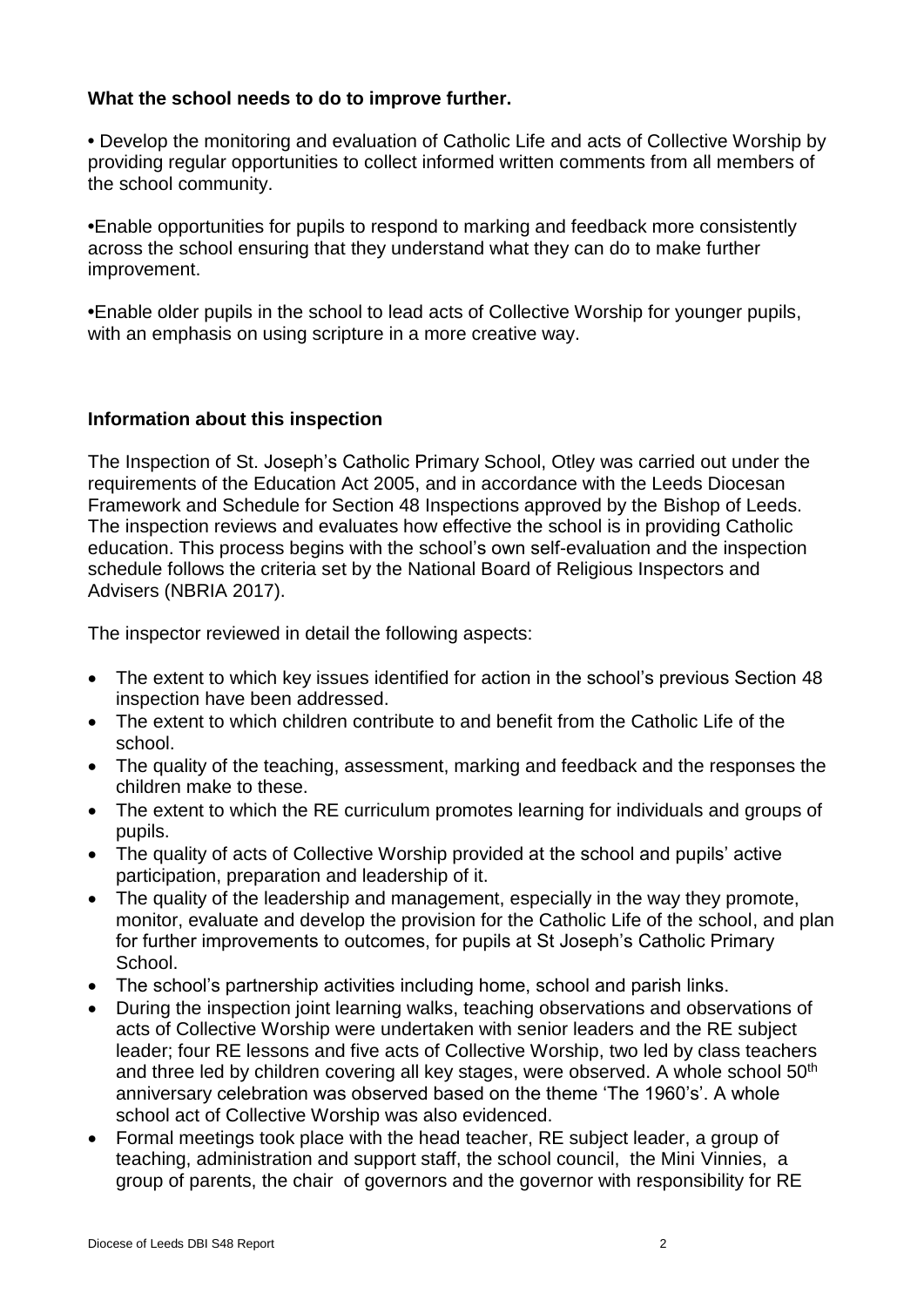and the parish priest. A number of informal conversations were held during the 50 years anniversary celebration event with previous pupils, parents and grandparents.

- The school's RE data, pupil progress and attainment tracking system were scrutinised and discussed with the members of the leadership team and the RE subject leader. A thorough scrutiny of pupils' RE books, including teachers' marking and assessment of RE was conducted.
- A detailed range of school RE documentation was scrutinised including the School Development Plan; the Diocesan Self Evaluation Form (DSEF); the RE Action Plan; the RE budget; the Relationships and Sex Education Policy (RSE); RE policies; the RE Leader's Monitoring and Evaluation Files; pupil RE tracking and progress data; governor minutes and pupil RE workbooks. Staff and governor training records were discussed. The school website, newsletters; parental surveys and feedback and reflection; RE displays in classrooms and public areas, together with photographic and digital evidence of religious celebrations held throughout the liturgical year were noted during the inspection.
- One inspector carried out the inspection over one and a half days.

## **Information about this school**

St Joseph's is a smaller than average one-form entry school within the Bishop Wheeler Catholic Academy Trust of the Diocese of Leeds. The school is in the centre of the market town of Otley, next to the Catholic church of Our Lady and All Saints, the parish from which the majority of children are drawn.

- St Joseph's has 190 pupils on roll, taught in single class age groups. Though the school does not have a breakfast club, it has close links with the breakfast and after school club run in the parish centre. The club uses the school grounds.
- The school works closely with the schools in the Trust to provide bespoke training and support.
- St Joseph's is a popular school, in which 83% of pupils are baptised Catholics.
- The number of pupils on the Special Education and Disabilities (SEND) register is in line with national averages and those eligible for free school meals (FSM) and Pupil Premium (PP) is below national average. The proportion of pupils for whom English is an additional language is below national average.
- The school has identified the Woodland Room within the school as a space where specific nurture and pastoral support takes place. One day a week Catholic Care provide social, emotional and mental health (SEMH) support for pupils on an individual, small group or a whole class basis depending on need.
- The parish priest works closely with the school creating stronger school parish links. A number of retired priests living close to the school give their time during Advent and Lent to celebrate the sacrament of reconciliation.
- There are four full time and two part time Catholic teachers, one part time teacher is on maternity leave. All class teachers teach RE, some hold the Catholic Certificate of Religious Studies (CCRS). All are supportive of the school's strong Catholic ethos.
- The school holds a wide range of awards that include 'School Games Mark Gold', 'Mind Mate', 'Investing in Children' and 'Healthy School Status'. The school provides a range of activities and clubs after school run by staff and external providers.
- Pupils come from a diverse socio economic range of backgrounds. Most pupils are of white British heritage.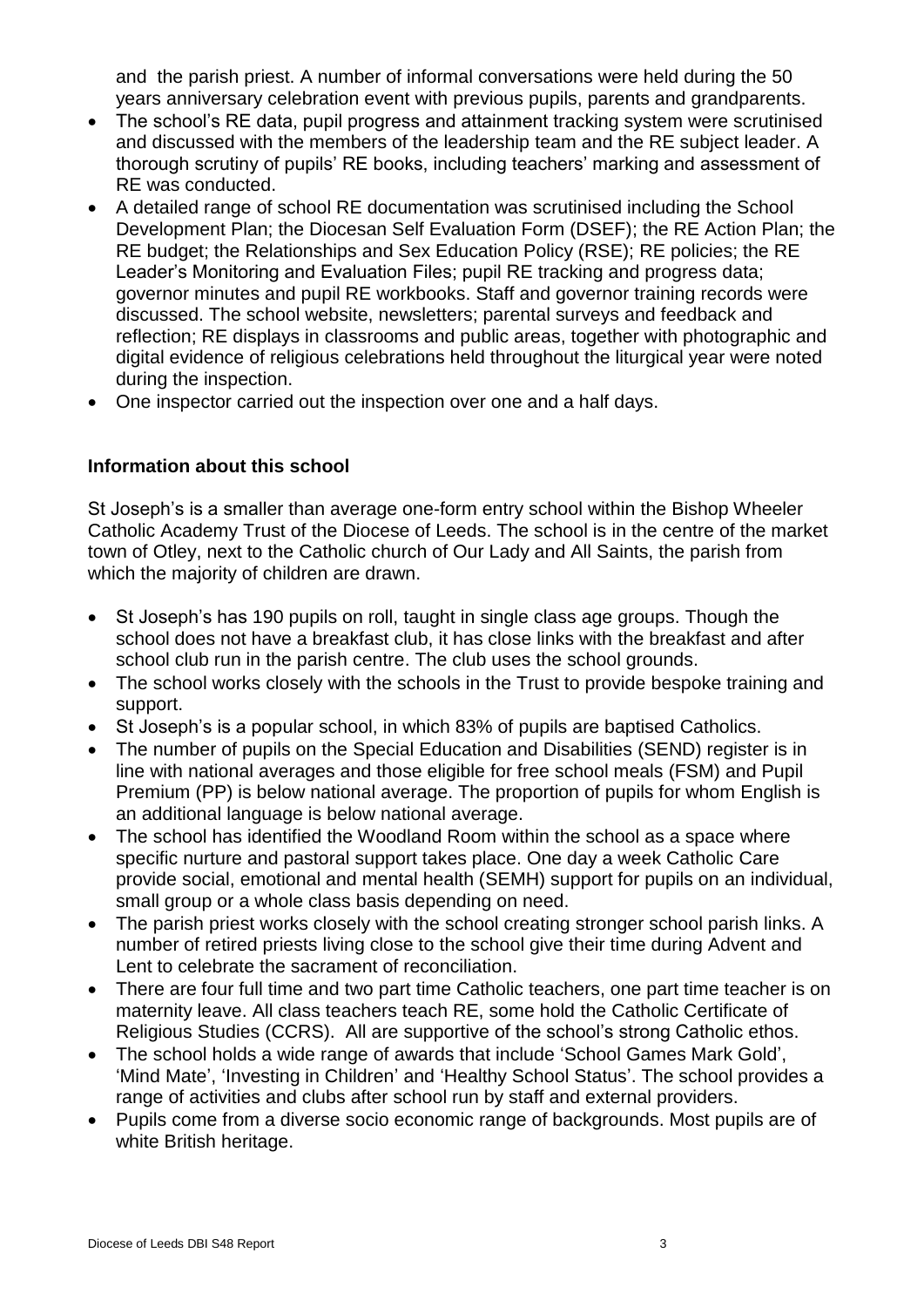- Analysis of the tracking system shows that the progress of pupils in vulnerable groups is variable year on year. Any trend analysis is difficult as these pupils are not in statistically significant numbers.
- Pupil attendance is above the national average.
- The current head teacher took up her post in 2011.
- At the end of year six, almost all pupils transfer to St Mary's Menston, part of the Academy Trust.
- Very strong and productive links have been long-standing between the school and the other primary schools in the Bishop Wheeler Catholic Academy Trust and the other Otley community schools

#### **Full report - inspection judgements**

## **CATHOLIC LIFE**

#### **The Catholic Life of the school is Outstanding**

| The extent to which pupils contribute to and benefit from the Catholic Life of the<br>school.                    |  |
|------------------------------------------------------------------------------------------------------------------|--|
| The quality of provision for the Catholic Life of the school                                                     |  |
| How well leaders and governors promote, monitor and evaluate the provision of the<br>Catholic Life of the school |  |

- The school's Mission Statement, '*As a family with God in our hearts, we love, laugh and learn',* is lived out in the daily life of the school*.* It is displayed throughout the school. There is a strong family feeling of care and commitment to others in the school. All stakeholders review the mission statement. Staff are fully committed to the implementation of the school's mission, which acknowledges that each member of the school community is part of God's family.
- The governing body is highly ambitious for the Catholic Life of the school and lead by example. They are ardent about sharing their faith, and so make a highly significant contribution to the Catholic Life. They are passionate to share their regard for the school with others. The Catholic Life of the School is part of the set agenda on each governing body meeting.
- The extent to which pupils contribute to and benefit from the Catholic Life of St Joseph's school is outstanding. Almost all pupils value and actively participate in the Catholic Life and mission of the school. As one pupil commented, 'We serve the school, the church and the community'.
- Almost all pupils show a deep respect for themselves and others as made in the image and likeness of God. The behaviour of almost all pupils is exemplary at all times. In proportion to their years, they show an ability to listen, to give thanks, to forgive and be forgiven. They are quick to congratulate others. The weekly statement to live by 'I know what to do when I see anyone being hurt,' was displayed in each class base and drawn upon so the pupils could reflect upon it in their own lives. The school council were able to articulate that 'We have friends and we don't bully'.
- Most pupils participate in the school's evaluation of its Catholic Life and mission and are part of planning improvements to it. For example, the new play equipment in the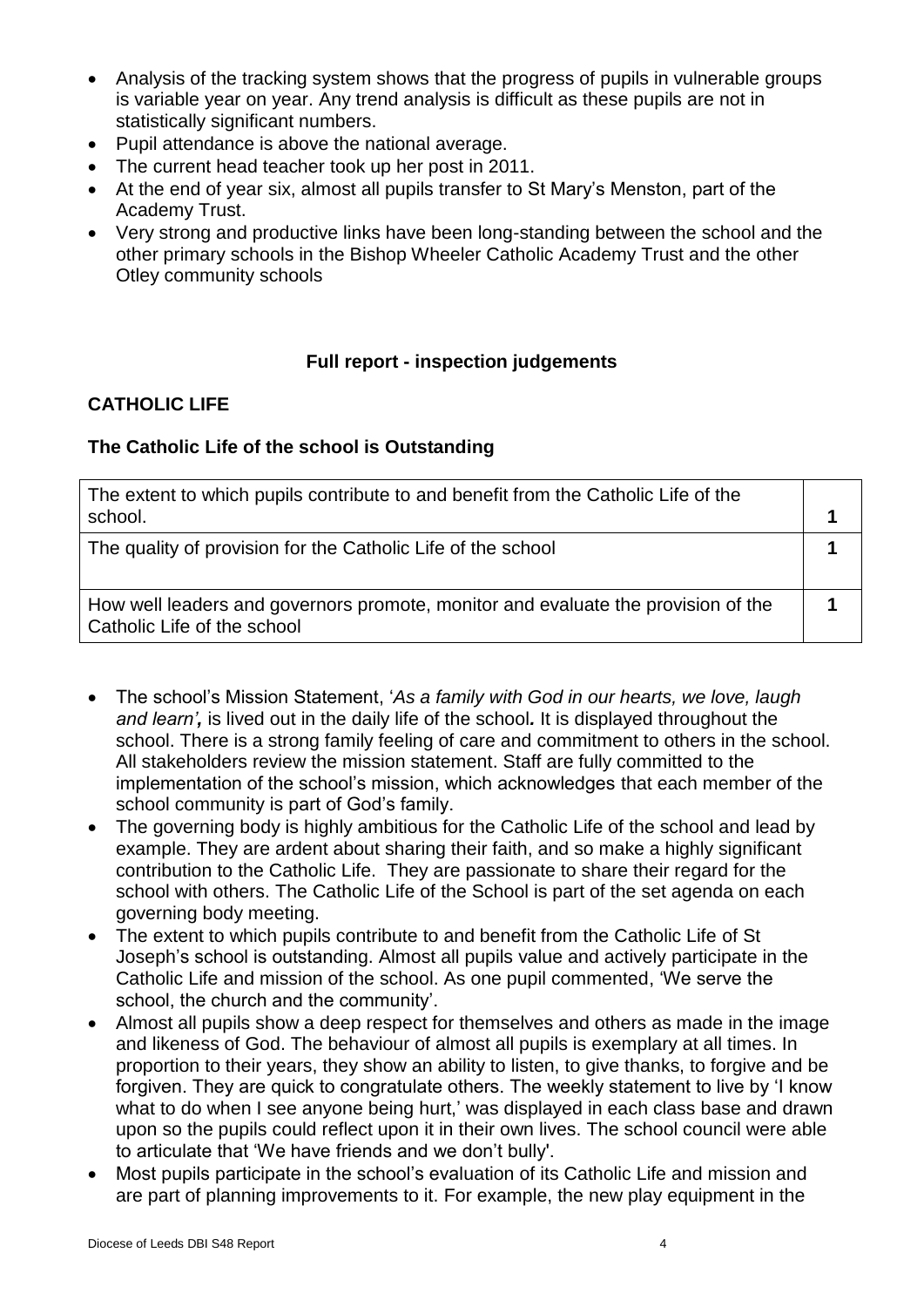playground, an initiative between the pupils and Parent Teacher Association, effectively supports part of the Mission Statement 'God's children and family loving one another, praying together, playing together and walking hand in hand with God'.

- A more consistent approach to pupil evaluation of Catholic Life would give more information to the school to analyse and secure even more improvement.
- Almost all pupils are alert to the needs of others and seek justice for all within and beyond the school community. The school's year five and year six class buddying system with year one and Reception class respectively ensures that there is oversight from the pupils of others within the school. There is a 'buddy corner' and a 'buddy bench' in the playground for pupils to use when they need help or advice.
- Pupils readily participate in various charitable fund raising projects in support of Cafod; Catholic Care; the St. Vincent de Paul society (SVP) ; (Mini Vinnies); Macmillan Cancer; Starlight Children's Foundation; Shoeboxes for Children and Mary's Meals. A parent commented that, 'It is not just an event to raise money but the children get to learn all about it'.
- During the course of the liturgical year, pupils enrolled in the school's Faith in Action group take a positive and active role in promoting praying the Rosary and helping to organise the Corpus Christi and May Processions. They joyfully give of their time actively promoting the Catholic Life and mission of the school.
- The quality of provision for the Catholic Life of the school is outstanding. All areas of the school reflect the Catholic mission. A parent shared that, 'There is a permanent calmness in school. It is a credit to everyone. Children are comfortable with their Catholic faith and backgrounds'.
- All staff members promote high standards of behaviour. They enthusiastically take part and actively promote all school activities, which reflect the Catholic Life and mission of the school. Throughout the seasons of the year, they voluntarily give of their time to help support and guide the various groups in the school, e.g. Mini Vinnies, the Faith in Action group, the School Council and children following sacramental programmes in liaison with the parish.
- School leaders and governors promote, monitor and evaluate the provision for the Catholic Life of the school to an outstanding degree. They are inspirational and deeply committed to the Church's mission in education.
- Displays in classrooms, in key stages, the entrance corridor and the hall represent the pupils' high quality work. 'Values and Virtues' is used as a theme across the school. Each classroom shares a value to live by, a chosen class saint and 'The Leader in Me'. Catholic virtue signs are evident throughout the school, as a reminder to pupils of the qualities to live their lives by.
- School leaders and governors regard the promotion of the Catholic Life of the school as their leading responsibility. As a governor commented, 'Christ is at the centre of everything that we do'.
- Quality resources are a feature throughout the school, the governors have ensured that the pupils' school environment is bright, modern and reflects the high expectations of all the community.
- The school development plan prioritises the development of the Catholic Life of the school. The RE action plan outlines in more detail initiatives to be covered during the year.
- The school works very closely with the Bishop Wheeler Catholic Academy Trust. This leads to collective, well-monitored and evaluated improvements.
- Shared continuing professional development with the Bishop Wheeler Catholic Academy Trust and the diocese is frequent and well planned. Staff across the group appreciate the Catholic Life of the school and use school peer-to-peer discussions and moderation as a focus for further improvements.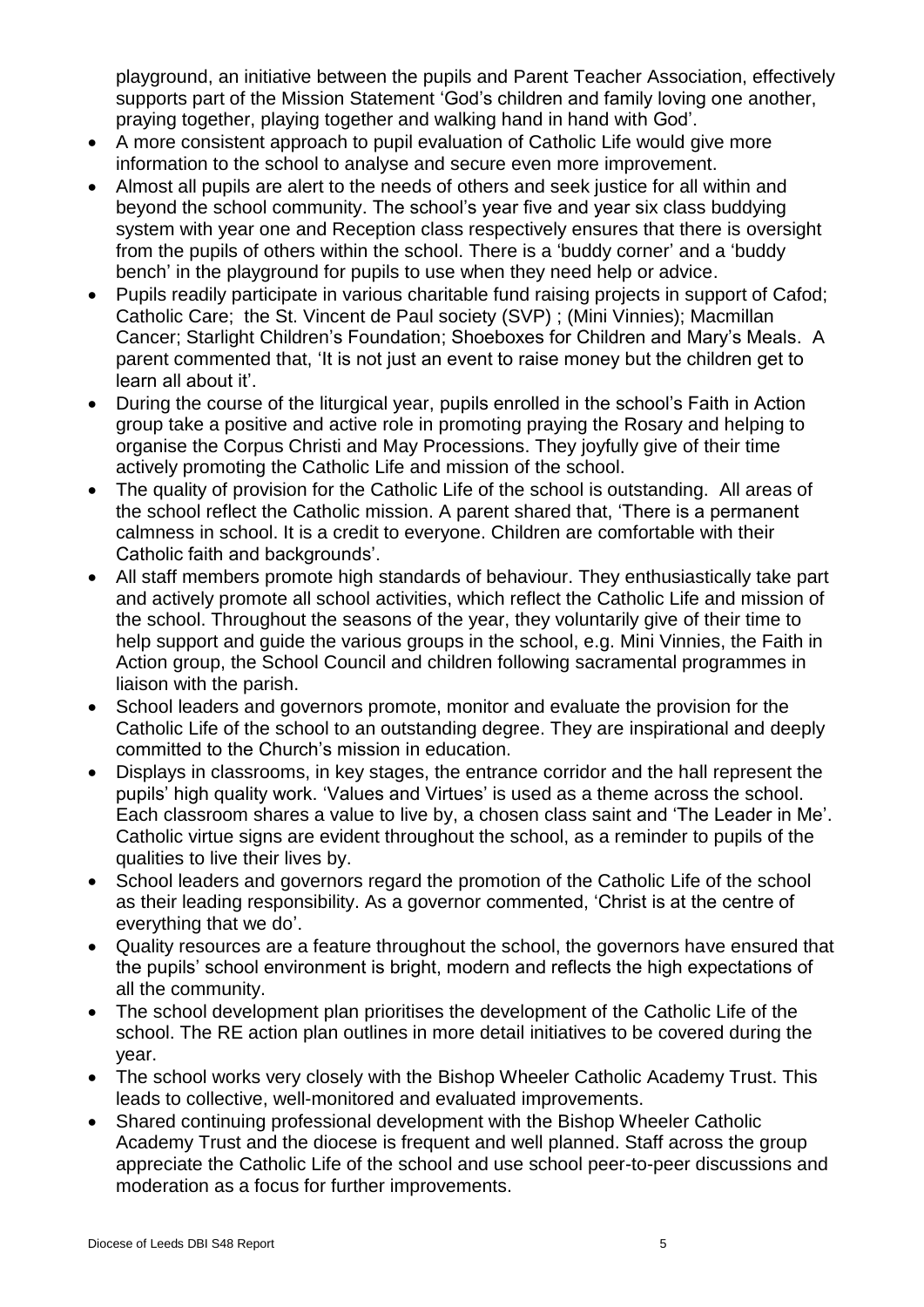- The school has highly successful strategies for engaging with almost all parents and carers. The head teacher works diligently to ensure good use is made of digital media such as Twitter; a phone messaging service; the website; newsletters from school including the Diocesan RE newsletters. The school newsletter features a page outlining the Catholic Life of the school. The parish church of Our Lady and All Saints publishes all school events. A parent commented that 'Communication is excellent. We are notified about school celebrations and even if your child is going to receive an award at the Friday assembly they let us know'.
- Parents feel very welcome in the school and are well informed. 'We are invited to lots of events; coffee mornings; spring fayre; all assemblies and liturgies; Acts of Collective Worship; Mass; parents' information sessions and sports day'. There is an active and supportive parents' association. Parents complete surveys about the school. However not all opportunities are used to collate feedback from parents when they attend an activity, celebration or event.
- The celebration of Masses, led by the pupils, is a key feature in celebrating Catholic Life. The  $50<sup>th</sup>$  anniversary celebration Mass enabled pupils to share their understanding and their confidence when narrating, when singing and in their stewardship as altar servers. The parish daily morning Mass has a number of altar servers serving, on a rotating basis.
- The school is enthusiastic in its response to diocesan policies and initiatives. All leaders take great care to discuss and consult fully with all groups ensuring that the Bishop's vision for education is implemented in school. The Relationships and Sex Education scheme of work, 'Journey in Love', has been adopted by the school following consultations with all stakeholders. It features in the RE plan along with 'In the Beginning' and involves all staff.

## **RELIGIOUS EDUCATION**

#### **Religious Education is Outstanding**

| How well pupils achieve and enjoy their learning in Religious Education                                      |  |
|--------------------------------------------------------------------------------------------------------------|--|
| The quality of teaching, learning and assessment in Religious Education                                      |  |
| How well leaders and governors promote, monitor and evaluate the provision for<br><b>Religious Education</b> |  |

- Most pupils, from their varied starting points, make good progress in each key stage. The latest results achieved at the end of Key Stage 2 show 90% gained expected attainment and of these one third gained three levels progress. Present data indicates that the school is maintaining the same level of progress.
- All teaching of RE observed was outstanding or good with outstanding elements. There was no inadequate teaching of RE.
- Shared learning objectives and success criteria were a feature of good and outstanding teaching. The younger children had these already pasted into their books to allow them more time to gain the success criteria. Where outstanding teaching was evidenced, the teacher used time and pace highly effectively, spending less time on teacher talk and allowing pupils to become actively immersed and engaged with their learning quickly.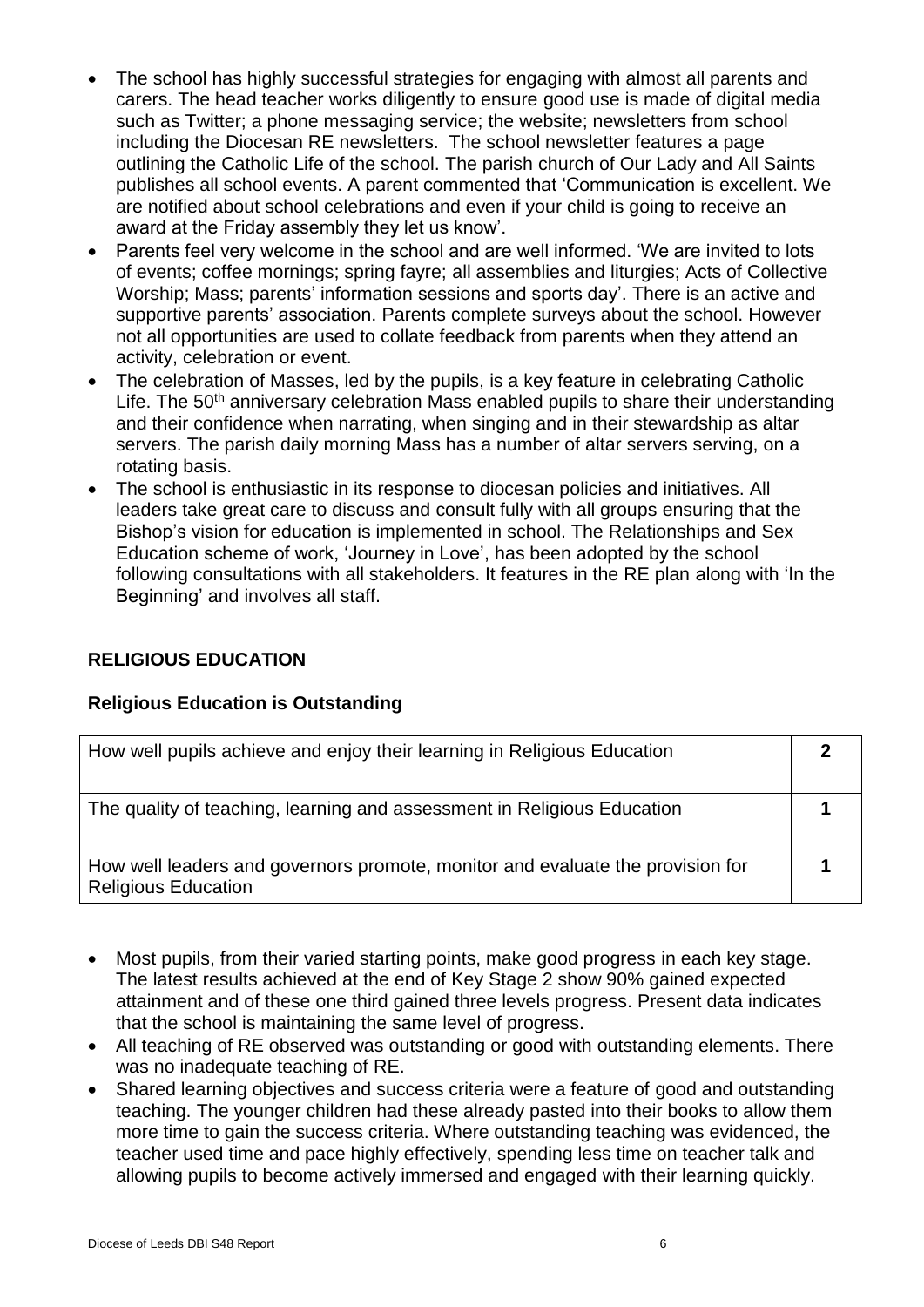- A wide range of creative strategies are employed which engages pupils' interest. Consequently, pupils are motivated and concentrate in lessons. Teachers use observation and questioning during lessons and in the outstanding lessons targeted pupils to ensure their understanding and challenged others to attain higher level thinking skills.
- All teachers have excellent RE subject knowledge and are confident in teaching and sharing their faith. All teaching observed employed creative approaches and the acquisition of the skills required in RE. A year five lesson observed, based on the theme of 'Caring for Creation' employed the skills of discussion, giving opinions and statements about their understanding of being a steward, of respect, of God's gifts to them, being a creator and co-creator and a de-creator. The pupils were able to identify several ways that they were stewards within school and how the various organisations they support help endangered animals and people who are less fortunate. They viewed their class saint, St Francis, as a co-creator. A year four lesson observed used freezeframe techniques to explore the various relationships between the main characters involved in Moses fleeing Egypt. Reflection on the story and the requirement to explore deeper thought processes were aided by good questioning. One pupil's response was 'I am an Israelite and I am thinking that the warriors are going to catch me and kill me', whereas another who was one of the warriors stated 'I am jealous they are getting away, they get to be free'. Photographs taken during the lesson were available for the pupils to paste into their books and used as an aide-memoire. A year two class was engaged in the creative sharing of the story of 'Daniel in the Lion's Den'. They explored the meaning of the words 'Trust, Brave and Chosen'. One pupil shared that 'Daniel trusted God by praying to Him - I trust God everyday'.
- Differentiated pupil activities and tasks are matched to the pupils' needs.
- Almost all pupils concentrate exceptionally well, their behaviour is outstanding because pupils enjoy RE.
- In order to meet all pupil and staff needs, experienced teaching assistants and higher level teaching assistants are strategically deployed throughout the school, supporting individuals, groups of pupils and classes. Collectively they have a range of skills.
- Feedback to pupils is not consistently applied and this impacts on the progress made by the pupils in RE
- The RE subject leader has an inspiring vision for her subject and is instrumental in planning all aspects of it. She monitors and evaluates to ensure that planning for improvement is a key feature of her role. She ensures that RE meets the needs of all pupils and includes imaginative and creative elements. A number of new initiatives recently introduced are beginning to show rewards. The pre-assessment sheet and the child friendly 'I can statements' enable the pupils to share their knowledge and selfassess.
- Leaders and governors are outstanding in their monitoring, analysis and evaluation of the provision for RE at St Joseph's.

## **COLLECTIVE WORSHIP**

#### **Collective Worship is Outstanding**

| How well pupils respond to and participate in the school's Collective Worship                        |  |  |
|------------------------------------------------------------------------------------------------------|--|--|
| The quality of provision for Collective Worship                                                      |  |  |
| How well leaders and governors promote, monitor and evaluate the provision<br>for Collective Worship |  |  |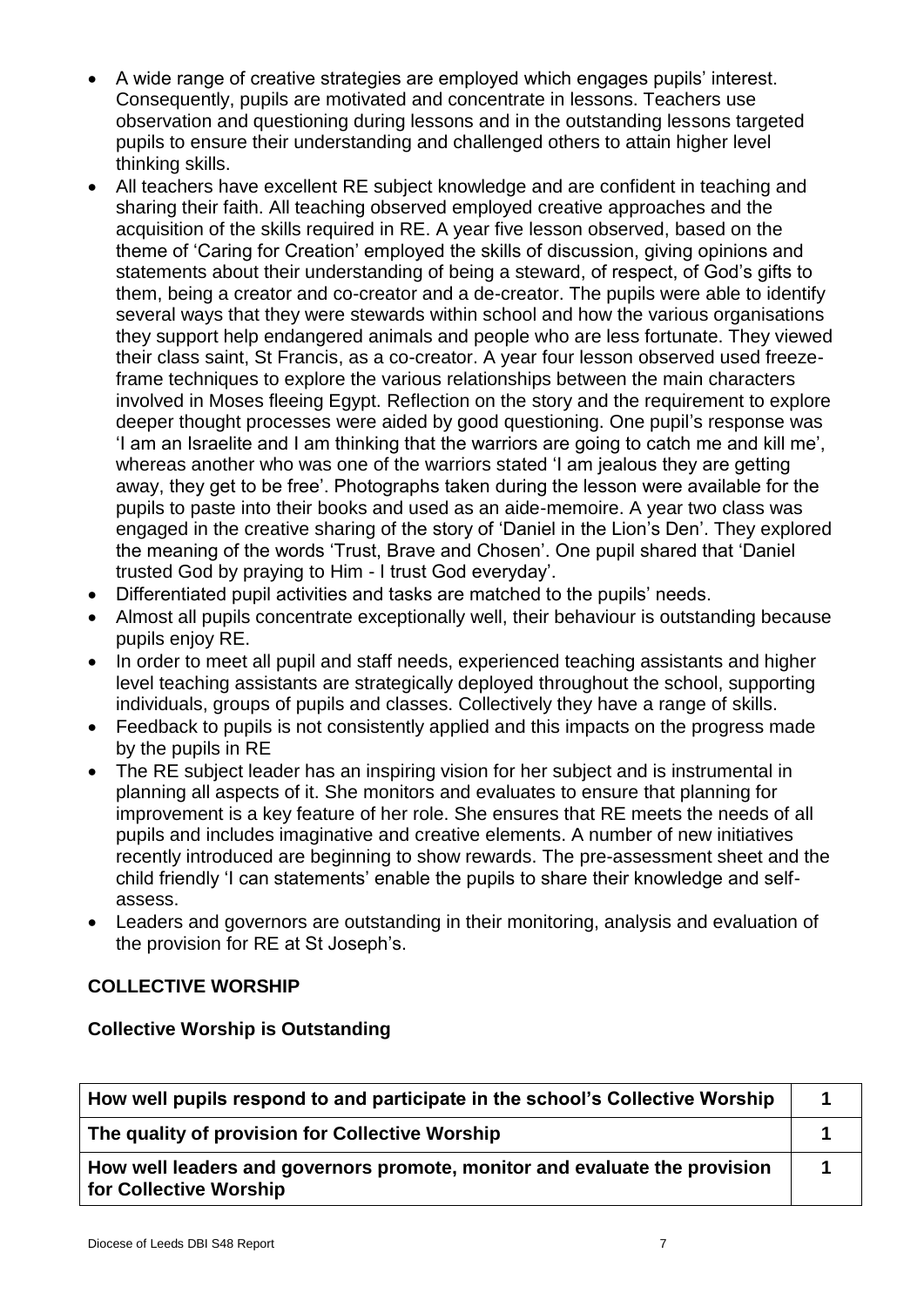- Pupils' engagement, response to and participation in the schools' acts of Collective Worship is outstanding. Acts of Collective Worship engage all pupils' interest and inspire in them deep thought. As one pupil commented, 'I have time to think about questions asked of me and to pray for other people'.
- Acts of Collective Worship have a clear purpose and message. Themes chosen make a difference and pupils return home sharing them with their families. A parent shared that her child came home and told her about the story of creation 'and they light a candle because Jesus is the light of the world'.
- Pupil enthusiasm for Collective Worship is evident in their communal singing in whole school and class based worship and in the school's 50<sup>th</sup> year anniversary celebration Mass held in church.
- $\bullet$  A joyous whole school act of Collective Worship led by the head teacher linked the 50<sup>th</sup> anniversary of the school with values and virtues adopted by the school. Very attractive wall displays created by each class visually represented these virtues. The gospel reading also outlined further links. Pupils entered the hall and exited the hall in prayerful silence. The pupils' mission was to reflect on the school's mission statement and what impact it had on their lives. One pupil regarded the mission statement as important 'Because it reminds me that all the good things we say come not only from the brain but also the heart'.
- The pupils from a very young age are encouraged to take an active part in Collective Worship. They are responsible for selecting the artefacts for Collective Worship and explaining why they have chosen them. Younger pupils enthusiastically follow prayers and actively use their bodies to dramatise bible stories. Lighting a candle, music and singing hymns was a main feature of all acts of worship observed,
- Key Stage 2 pupils lead class worship confidently and with pride in their faith. They are able to select appropriate materials and link them to the theme of worship followed. However, one pupil shared that, 'I would like more artefacts to choose from'.
- Pupils have an excellent understanding of the church's liturgical year and are guided to a deeper understanding by the staff. Worship areas reflected this guidance with the consistent use of the correct liturgical colour and relevant artefacts e.g. rosary beads and rosary prayers.
- Each classroom has a dedicated RE display and worship area. Daily prayers and pupils' personal prayers are displayed to read and pray. One parent shared that, 'The school gives pupils a foundation to their faith so that they are able to tackle difficult times. A pupil had recently suffered a bereavement and was able to choose a prayer to read giving him a place to mark this sad time'.
- Pupils have a deep sense of respect for those of other faiths and cultures, this is born out at the annual international Mass. A parent commented 'Children read and say prayers in their own language, they are so confident'. An annual Christmas singing event, in a neighbouring Anglican church, extends the pupils' experiences of other Christian denominations in the local community. The pupils also learn about other world faiths.
- Leaders have expert knowledge in how to plan and deliver quality Collective Worship. They are passionate about their role in the school and attach significant importance in cascading their enthusiasm through mentoring and continuous professional development. They are very visible as leaders of Acts of Collective Worship. Further staff professional development for Collective Worship is provided through membership of the Bishop Wheeler Catholic Academy Trust, the Diocese of Leeds and a member of the governing body with expert knowledge.